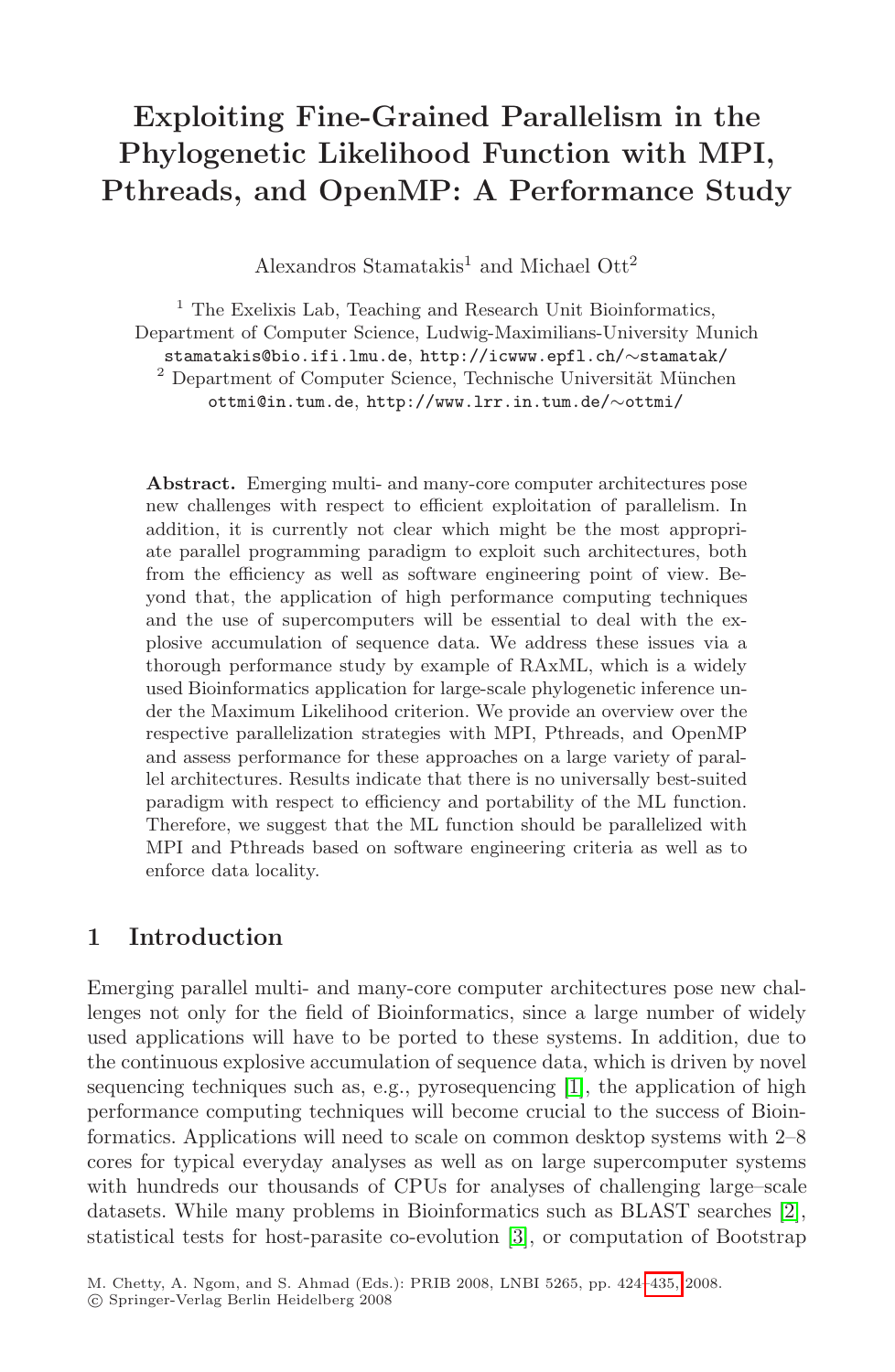replicates [4] for phylogenetic trees are embarrassingly parallel [5], they might nonetheless, [so](#page-10-3)on require the introduction of an additional layer of parallelism, i.e., hybrid [3,6] or multi–grain [7] parallelism to handle constantly growing dataset–sizes. Mor[eove](#page-10-4)r, for large embarrassingly parallel problems, hybrid parallelizations can potentially allow for more efficient exploitation of current computer architectures by achieving super-linear speedups due to increased cache efficiency (see Section 4 and [8]). To this end, we focus on fine–grained loop–level parallelism, which is typically harder to explore than embarrassing parallelism. We study performance of MPI[-, O](#page-10-5)penMP-, and Pthreads-based loop–level parallelism [by](#page-10-6) example of RAxM[L \[9](#page-10-7)] which is a widely used [pro](#page-10-8)gram (2,400 downloads from distinct IPs; over 5,000 jobs submitted to the RAxML web-servers) for Maximum Likelihood-based (ML [10]) inference of phylogenetic trees. The program has been used to conduct some of the largest phylogenetic studies to date [11,12].

Apart from considerable previous experience with parallelizing RAxML and mapping the phylogenetic ML function to a vast variety of hardware architectures that range from Graphics Processing Units [13], over shared memory systems [8] and the IBM Cell [7], to the SGI Altix [14] and IBM BlueGene/L [15] supercomputers, RAxML exhibits properties that make it a well-suited candidate for the proposed study: *Firstly,* the communication to computation ratio can easily be controlled by using input alignments of different lengths; *secondly* the computation of the ML function requires irregular access of floating point vectors that are located in a tree; *thirdly* the parallelization strategies described here are generally applicable to *all* ML-based programs for phylogenetic inference, including Bayesian methods.

The current study represents the first comparison of MPI, Pthreads, and OpenMP for the phylogenetic ML function, which i[s am](#page-10-9)ong the most important statistical functions in Bioinformatics. It is important to note that, despite a more de[man](#page-10-10)[din](#page-10-11)g development process, MPI naturally enforces data locality, which might significantly improve performance on NUMA architectures and ensures portability to systems such as the IBM BlueGene.

#### **1.1 Related Work**

A previous study on the c[omp](#page-11-1)arison of OpenMP, MPI, and Pthreads [16] focused on performance for sparse integer codes with irregular remote memory accesses. Other recent papers [17,18] conduct a comparison of OpenMP versus MPI on a specific architecture, the IBM SP3 NH2, for a set of NAS benchmark applications (FT, CG, MG). The authors show that an OpenMP-based parallelization strategy, that takes into account data locality issues, i.e., requires a higher MPI-like programming effort, yields best performance. However, such an approach reduces portability of codes. In a parallelization of a code for analysis of Positron Emission Tomography images [19] the authors conclude that a hybrid MPI-OpenMP approach yields optimal performance.

Shan *et al.* [20] address scalability issues of a dynamic unstructured mesh adaptation algorithm using three alternative parallel programming paradigms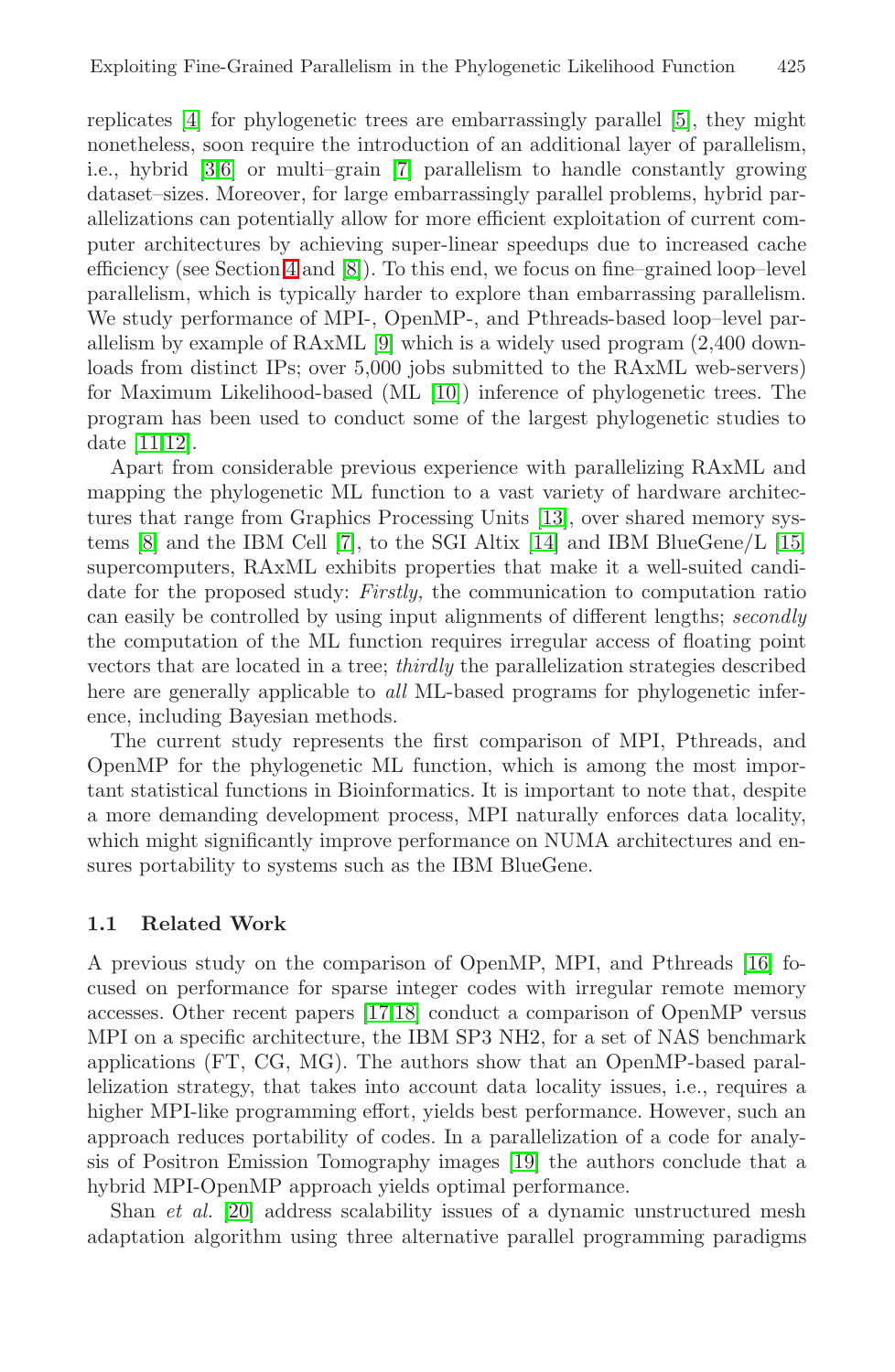#### 426 A. Stamatakis and M. Ott

(MPI, SHMEM, CC-SAS) on shared and distributed memory architectures and report medium scalability for an MPI-based parallelization which however provides a high level of portability.

Our study covers a larger diversity of current architectures than the aforementioned papers, in particular with respect to multi-core systems, and assesses performance of three common programming paradigms for the ML function. To the best of our knowledge, this is [th](#page-10-3)e first co[mpa](#page-11-2)rative study, that provides a compari[son](#page-11-3) of the three programming paradigms for loop-level parallelism on multi-core architectures, cluster, and SMP architectures.

# **2 General Fine–Graine[d](#page-10-8) [P](#page-10-8)arallelization Scheme**

The comp[uta](#page-10-12)[tion](#page-11-4) of the likelihood function consumes over 90-95% of total execution time in all current ML implementations (RAxML [9], IQPNNI [21], PHYML [22], GARLI [23], MrBayes [24]). Due to its intrinsic fine-grained parallelism, the ML function thus represents the natural candidate for parallelization at a low level of granularity. Though the ML method also exhibits a source of embarrassing parallelism at a significantly more coarse–grained level [15], in our study, we exclusively focus on fine–grained parallelism, which will become increasingly important for multi–gene analyses (see [11,25] for examples[\) o](#page-3-0)r even larger whole–genome phylogenies that can have memory requirements exceeding 16–32GB.

To compute the likelihood of a fixed *unrooted* tree topology with given branch lengths, initially one needs to compute the [e](#page-3-0)ntries for all internal likelihood vectors that essentially reflect the probabilities of observing an A,C,G, or T at an inner node for each site of the input alignment, bottom-up towards a virtual root that can be placed into any branch of the tree.

Note that, all computations of the partial likelihood vectors towards the virtual root can be conducted independently. As outlined in Figure 1 synchronization is only required before reduction operations that are conducted by the functions that compute the overall log likelihood score of the tree or optimize branch lengths [\(b](#page-10-13)ranch [leng](#page-10-4)th optimization not shown in Figure 1). The computation of partial likelihood array entries consumes about 75% of total execution time. Once the partial likelihood arrays have been computed, the log likelihood value can then be calculated by essentially summing up ov[er](#page-3-0) the likelihood vector values to the left and right of the virtual root. This means, that a reduction operation is required at this point.

In order to obtain the *Maximum* Likelihood value all individual branch lengths must be optimized with respect to the overall likelihood score. For a more detailed description please refer to [5] and [10]. Note that, most current search algorithms such as GARLI, RAxML, or PHYML, do not re-optimize *all* branch lengths and do not re-compute all partial likelihood arrays after a change in tree topology but rather carry out local optimizations as outlined in Figure 1 in the neighborhood of the tree region that is affected by the change. The main bulk of all of the above computations consists of  $for-loops$  over the length m of the multiple sequence input alignment, or more precisely over the number  $m'$  of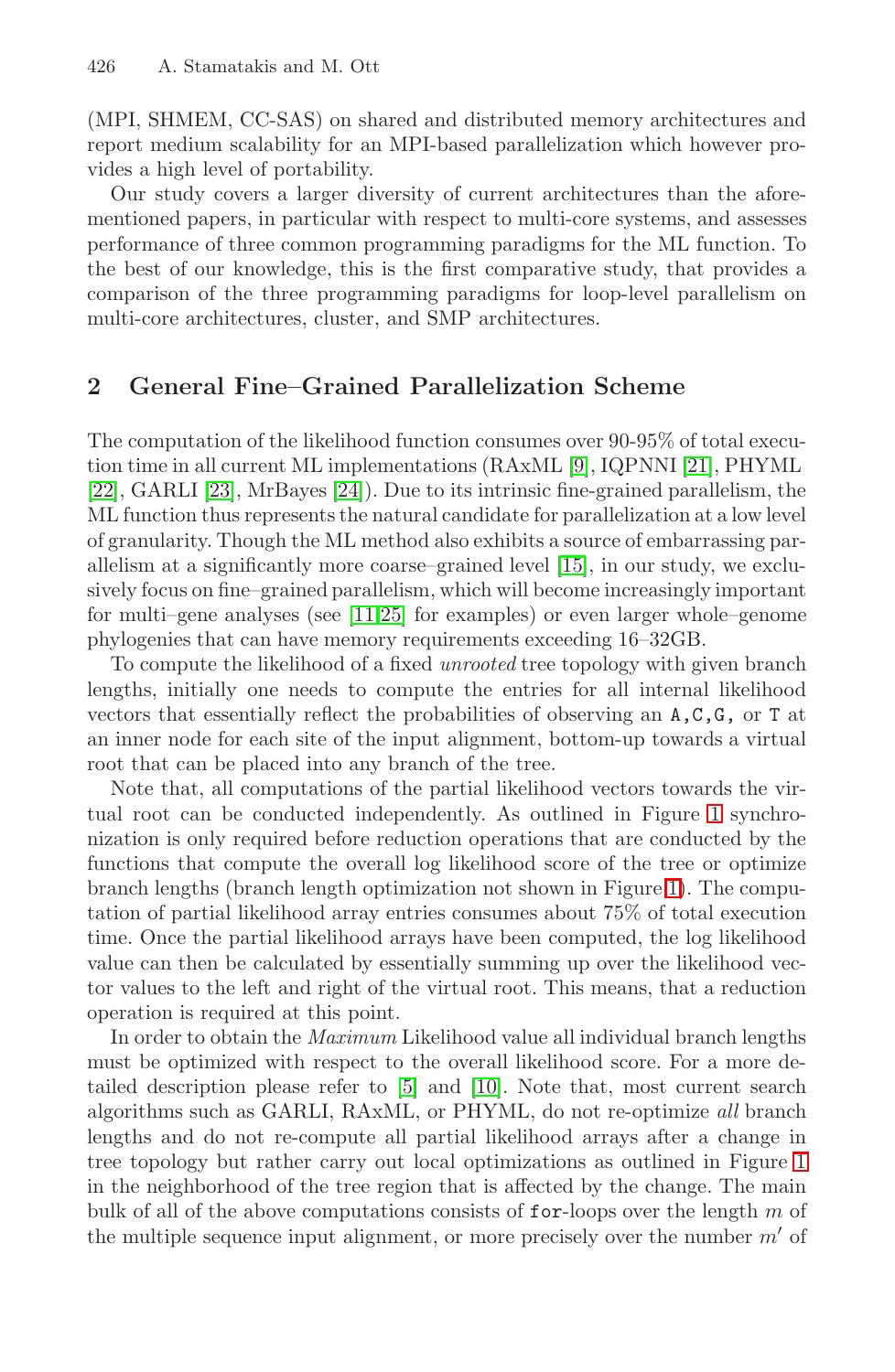

<span id="page-3-0"></span>Exploiting Fine-Grained Parallelism in the Phylogenetic Likelihood Function 427

**Fig. 1.** [O](#page-10-4)utline of the parallelization scheme used for Pthreads and MPI

distinct patterns in this alignment. The individual iterations of the for-loops of length  $m'$  in the functions that are used to calculate the phylogenetic likelihood function are independent and can therefore be computed in parallel, i.e., the maximum degree of parallelism is  $m'$ . This property is due to one of the fundamental assumptions of the ML model which states that individual alignment columns evolve independently [10].

# **3 Parallelization with Op[enM](#page-11-5)P, Pthreads, and MPI**

#### **3.1 OpenMP**

The parallelization of RAxML with OpenMP, is straight–forward, since only a few pragma's have to be inserted into the code. Note that, in the current RAxML release (available as open-source code at http://icwww.epfl.ch/∼stamatak/, version 7.0.4) we only parallelized the standard GTR model of nucleotide substitution [26] under the  $\Gamma$  model of rate heterogeneity [27]. The parallelization scheme is analogous to the concept presented in [8], however there is one fundamental difference: OpenMP might induce serious numerical problems, because the order of additions in reduction operations is non-deterministic. Given, e.g., four partial likelihood scores  $l_0, ..., l_3$  from 4 threads  $t_0, ..., t_3$  the order of additions to compute the overall likelihood is unspecified and can change during the inference. This behavior might cause two —otherwise exactly identical— mathematical operations to yield different likelihood scores. This has caused serious problems in RAxML with 4 threads on a large multi-gene alignment, i.e., it is not only a theoretical problem. To this end we modified the straight–forward OpenMP parallelization of the for-loops to enforce a guaranteed addition order for reduction operations.

While OpenMP clearly requires the lowest amount of programming overhead, it is less straight-forward to identify and resolve issues that require a higher degree of control over mechanisms such as thread affinity, memory locality, or reduction operation order.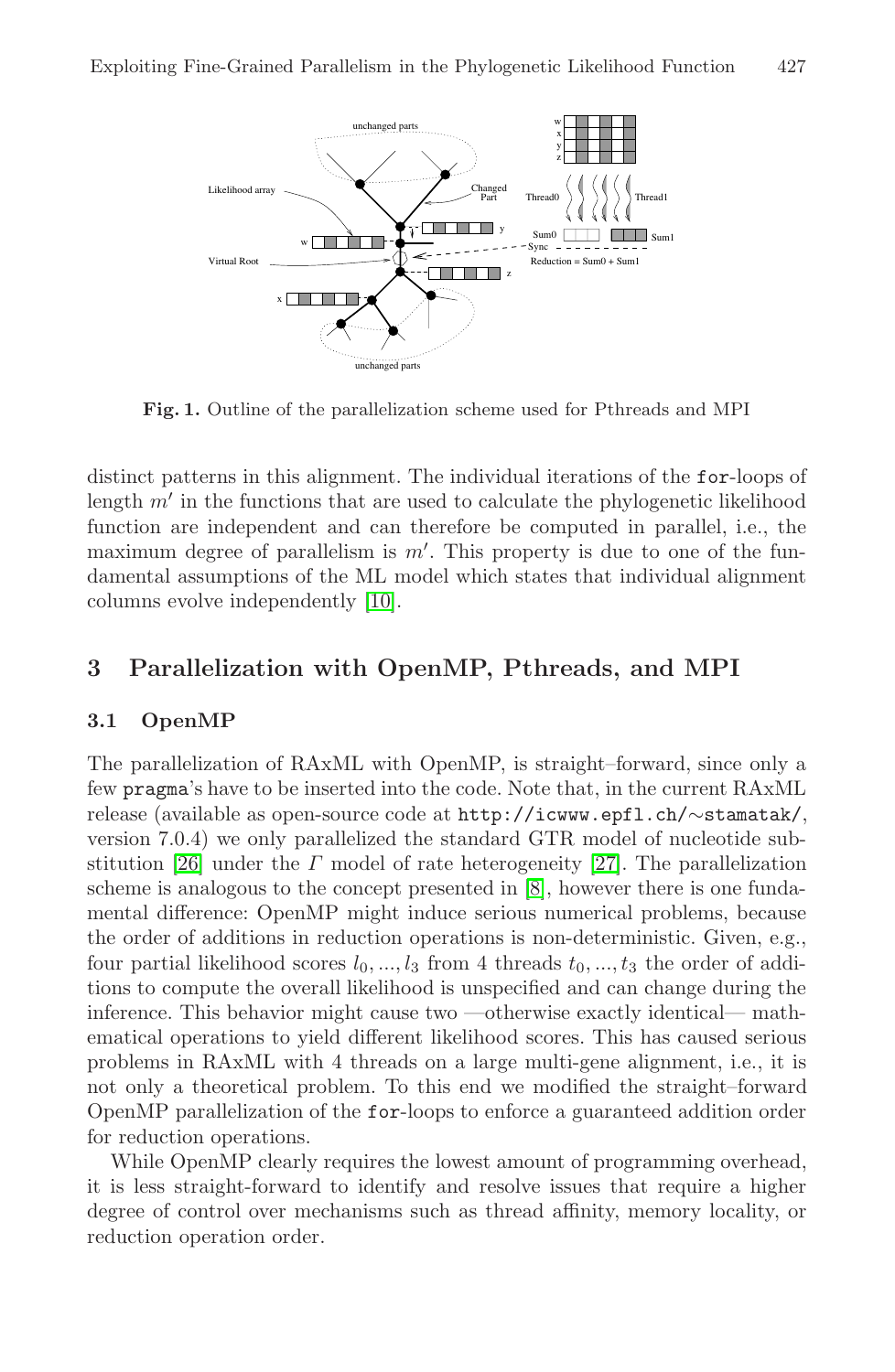## **3.2 Pt[hre](#page-11-6)ads and MPI**

The basic parallelization concept for Pthreads and MPI is analogous to the strategy for the BlueGene/L as outlined in [15]. While this parallelization mainly focused on proof–of–concept aspects and only implements the  $GTR+*\Gamma*$  model (see above) for a single version of the RAxML search algorithm, the parallelization presented here represents a complete re-implementation that covers the full functionality and plethora of models provided by RAxML (please consult the RAxML Manual for details [28]). The main goal of this re-engineering effort was to develop a single code that will scale well on multi-core architectures, shared memory machines, as well as massively parallel machines. Since the concepts devised for the Pthreads- and MPI-based parallelizations are conceptually similar we provide a joint description.

In a distributed memory scenario each of the  $p$  worker processes allocates a fraction  $m'/p$  of memory space (where  $m'$  is the number of unique columns in the alignment) required for the likelihood array data–structures which account for  $\approx$ 90% of the overall memory footprint. Threads will just use an analogous portion of a global data structure[. T](#page-3-0)hus the memory space and computational load for likelihood computations is equally distributed among the processes/threads and hence the CPUs. Moreover, the vector fractions  $m'/p$  are consistently enumerated in all processes, either locally (MPI) or globally (Pthreads).

The master thread/process orchestrates the distribution or assignment of data structures at start-up and steers the search algorithm as well as the computation of the likelihood scores. Thus, the master simply has to broadcast commands such as, e.g., compute likelihood array entries, given certain branch lengths, for vectors w, x, y, and z (see example in Figure 1) for the respective fraction  $m'/p$ and compute the likelihood score. In the Pthreads-based version the master thread also conducts an equally large part  $m'/p$  of the likelihood computations.

Global reduction operations, which in both cases (likelihood computation & branch length optimization) are simply an addition over  $m'$  double values, are performed via the respective MPI collective reduction operation while jobs are distributed with MPI\_Broadcast. The Pthreads version is implemented accordingly, i.e., threads are generated only once at progra[m](#page-3-0) start and then synchronized and coordinated via a master-thread. Job distribution and reduction operations in the Pthreads-based version are less straight-forward than with MPI, since Pthreads lack an efficient barrier method. Therefore, we implemented a dedicated function that uses a busy-wait strategy.

In contrast to the branch length optimization and likelihood computation operations, the computation of partial likelihood arrays frequently consists of a series of recursive calls, depending on how many vectors must be updated due to (local) changes in the tree topology or model parameters (see Figure 1). In order to reduce the communication frequency such series of recursive calls are transformed into a single iterative sequence of operations by the master. The master then sends the whole iterative sequence of inner likelihood vector updates that are stored by their vector numbers in an appropriate tree traversal data structure via a single broadcast to each worker or makes it available in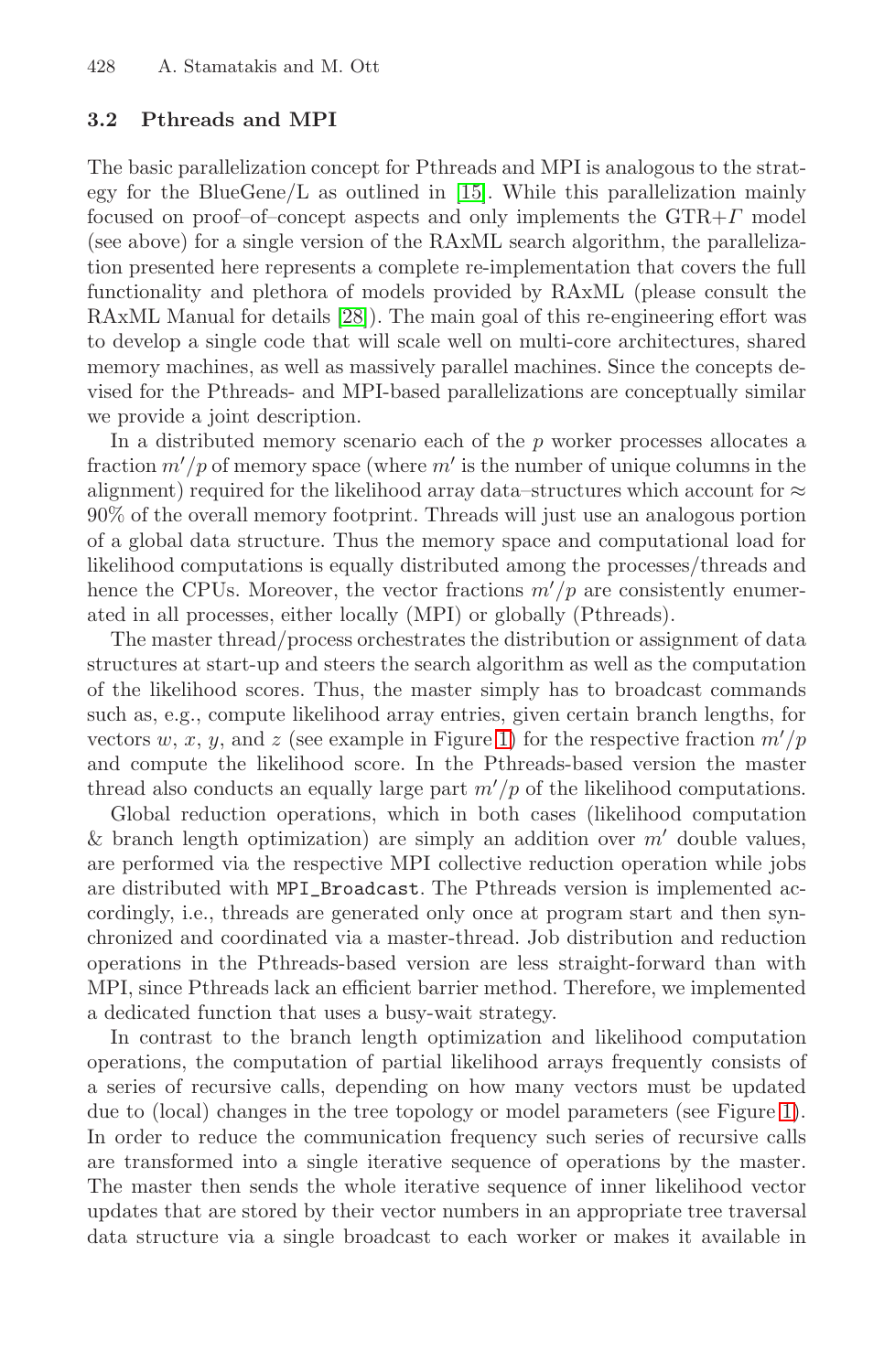shared memory. Note that, in contrast to the "classic" fork-join paradigm used in OpenMP, this approach explicitly makes use of a dependency analysis of the algorithm and reduces the number of synchronization points.

An important change with respect to the previous version is the striped assignment of alignment columns and hence likelihood array structures to the individual threads of execution (see Figure 1). The rationale is that this allows for better and easier load distribution, especially for partitioned analyses of multi–gene datasets. Using a striped allocation every processor will have an approximately balanced portion of columns for each partition. Moreover, this also applies to mixed analyses of DNA and protein data, since the computation of the likelihood score for a single site under AA models is significantly more compute-intensive than for nucleotide data.

<span id="page-5-0"></span>An important observation since the release of the Pthreads-based version in January 2008 is that the parallel code is used much more frequently than the previous OpenMP–based version since it compiles "out-of-the-box" on Unix/Linux and Macintosh platforms with gcc and allows for explicit specification of the number of threads via the command line. Such considerations are important for tools whose users are mainly non–experts. Development and maintenance experience over the last years has shown that potential users quickly abandon a tool if it requires installation of additional software and compilers. The programming effort to re-engineer RAxML and implement the Pthreads- as well as MPI-based parallelizations amounted to approximately 6 weeks.

## **4 Experimental Setup and Results**

### **4.1 [Test](#page-10-7) Datasets, Experimental Setup and Platforms**

In order to test scalability of the three parallel versions of RAxML we extracted DNA datasets containing 50 taxa with 50,000 columns (d50 50000, 23,285 patterns) and 500 taxa with 5,000 columns (d500 5000, 3,829 patterns) from a 2,177 taxon 68 gene mammalian dataset [29]. In addition, we extracted DNA subsets with 50 taxa and 500,000 base-pairs (d50 500000, 216,025 patterns) as well as 250 taxa and 500,000 base-pairs (d250 500000, 403,581 patterns) from a large haplotype map alignment [14].

We used the Intel compiler suite ve[rsio](#page-11-6)n 10.1 for all three program versions on all platforms. Additionally, the platform-specific compiler optimizations flags used where identical for each of the three versions with only one exception: On the Altix interprocedural optimizations (IPO) caused a performance degradation by a factor of 3 if applied to the sequential version. Therefore we disabled these optimizations in that case. For all other compilations we enabled IPO as it slightly improved performance.

To measure the speedup we started RAxML tree searches under the GTR+Γ model on a fixed Maximum Parsimony starting tree (see [28] for details) on all platforms. Note that, we only report the best speedup values for every number of cores used on multi-core platforms with respect to the optimal thread to CPU assignment/mapping. Due to architectural issues, an execution on two cores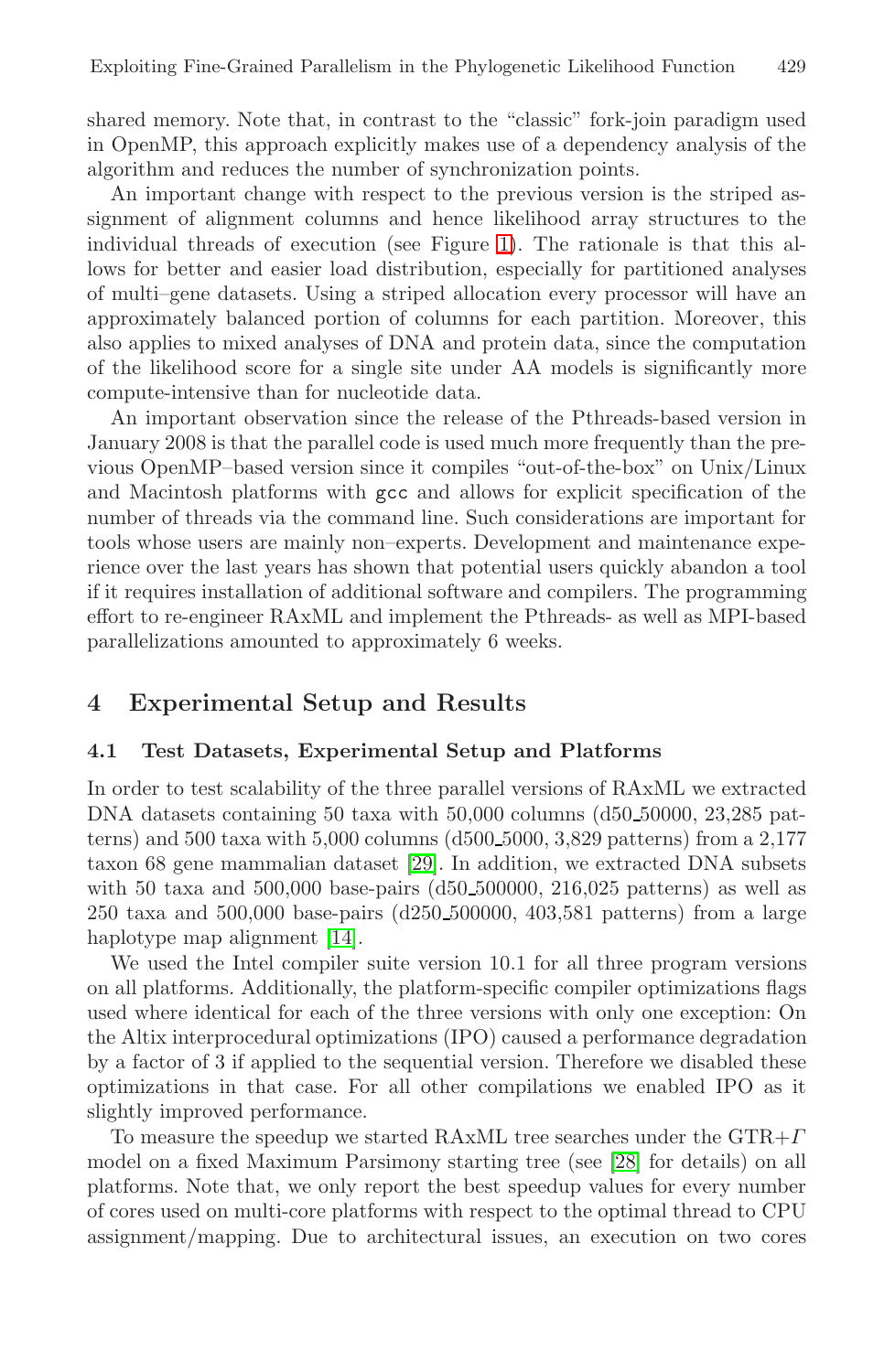#### 430 A. Stamatakis and M. Ott

that are located on a single socket, can be much slower than an execution with two cores, located on two distinct sockets (see [30] for a more detailed study of thread-to-core mapping effects on performance). For instance we observed execution time differences of around 40% on the Intel Clovertown system for different assignments of two threads to the 8 cores of the system and over 50% for distinct mappings of four threads.

As test platforms we used a 2-way quad-core AMD Barcelona system (8 cores), a 2-way quad-core Intel Clovertown system (8 cores), an 8-way dual-core Sun x4600 system (16 cores) that is based on AMD Opteron processors. We measured execution times for sequential execution as well as parallel execution on 2, 4, 8, and 16 (applies only to x4600) cores. In addition, we used a cluster of 4-way SMP (4 single cores) 2.4 GHz AMD Opteron processors, that are interconnected via Infiniband, to test scalability of the Pthreads-, OpenMP-, and MPI-based versions up to 4 CPUs, and up to 128 CPUs (127 worker processes) for the MPIbased version. Finally, we used an SGI Altix 4700 system with a total of 9,728 Intel Itanium2 Montecito cores, an aggregated peak performance of 62.3 Teraflops, and 39 Terabyte of main memory (the HLRB2 supercomputer at the Leibniz Rechenzentrum, http://www.lrz-muenchen.de/services/compute/hlrb). On the SGI Altix we assessed scalability of the Pthreads- and OpenMP-based versio[ns](#page-7-0) [up](#page-7-0) to 32 CPUs and up to 256 CPUs for the MPI-based version.

As outlined above we directly compare MPI, Pthreads, and OpenMP on the SGI Altix and AMD Opteron cluster. In addition, we provide comparisons between OpenMP and Pthreads on the Barcelona, Clovertown, and x4600 systems.

## **4.2 Results**

In Figures  $2(a)$  through  $2(c)$  we indicate speedup values for the Pthreads and OpenMP versions on datasets d50 50000 and d500 5000 on the three multicore systems: Barcelona, Clovertown, and x4600. We show results for these two datasets because they differ significantly in their computation to communication ratio, i.e., this ratio is approximately 100 times less favorable for dataset d500 5000. Note that, the memory footprint of dataset d500 5000 is about twice as high as for d50 50000. On the Barcelona both versions scale almost linearly up to 8 cores, while there is a significant decrease in parallel efficiency on the Clovertown. This is due to the UMA architecture and the L2 cache which is shar[ed](#page-6-0) between each two cores: the memory bandwidth can be saturated by only 4 threads and the cache available to each thread is halfed if all cores are utilized. Both Pthreads and OpenMP scale well up to 16 cores on the x4600. However, there is a significant decrease in parallel efficiency for the OpenMPbased version on the more communication-intensive dataset d500 5000 above 8 cores. Thus, the Pthreads-based communication mechanisms we implemented, yields significantly better speedups for the full 16 cores on this system.

<span id="page-6-0"></span>In Figure 2(d) we provide the *relative* speedups (relative with respect to a run with 31 worker processes  $^1$ ) for the MPI version on the large and memory-intensive

 $1 \text{ A sequential execution was not possible due to run-times and memory requirements.}$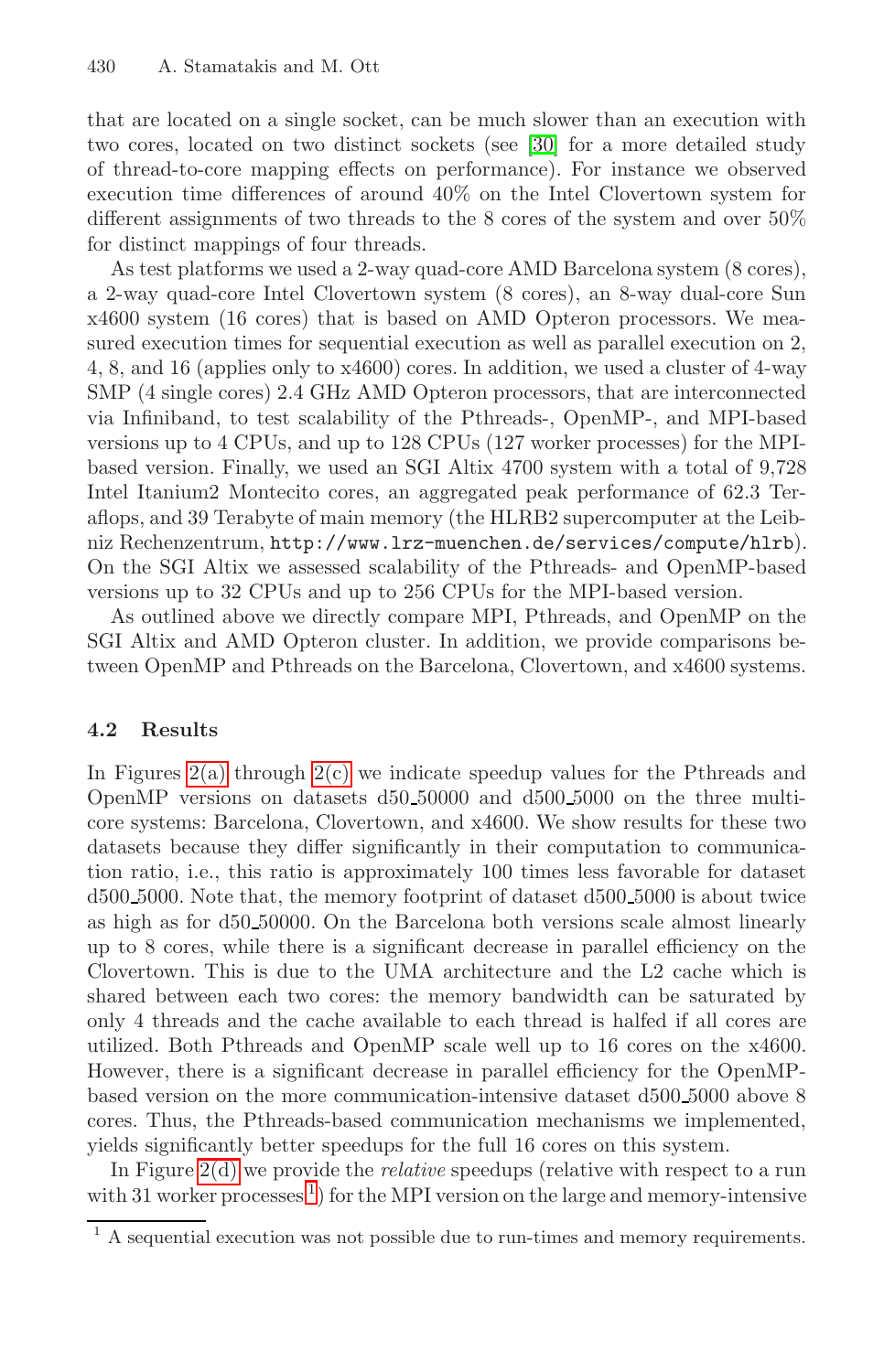<span id="page-7-0"></span>

(a) Speedup of Pthreads and OpenMP (b) Speedup of Pthreads and OpenMP versions for datasets  $d50.50000$ d500 5000 on the AMD Barcelona and versions for datasets d50.50000 and d500 5000 on the Intel Clovertown



(c) Speedup of Pthreads and OpenMP (d) Scalability of the MPI-based version versions for datasets d50 50000 and for dataset 250 500000 on the Opteron [d50](#page-8-0)0 5000 on [th](#page-10-7)[e](#page-10-8) [x4](#page-10-8)600 cluster and the SGI Altix 4700

**Fig. 2.** Scalability of Pthreads, OpenMP, [and](#page-8-1) [M](#page-8-1)PI versions on various architectures

d250 500000 d[ataset](#page-8-2) up to 128 CPUs of the AMD Opteron cluster and up to 256 cores on the SGI Altix 4700. This plot demonstrates that the entirely re-designed MPI version for production runs achieves similar parallel efficiency as the previous proof-of-concept implementation [14,15].

In Figures 3(a) to 3(d) we provide a direct comparison of the Pthreads, OpenMP, and MPI versions for the AMD Opteron cluster and the SGI Altix 4700. Speedup values for dataset  $d50-50000$  o[n the](#page-8-3) Opteron cluster (Figure 3(a)) are super-linear due to increased cache efficiency for all three programming paradigms. On the larger d50 500000 dataset (Figure 3(b)) scalability of O[penM](#page-7-0)P and Pthreads are similar, while the MPI-based version yields slightly sub-linear speedups on the Opteron cluster for 7 and 15 worker processes. This is due to the fact that execution times in these cases become relatively short, such that the initial sequential portion of the code (striped data distribution) has an impact on performance. The more communication–intensive dataset d500<sub>-</sub>5000 also scales well for all three paradigms on the AMD Opteron system (Figure  $3(c)$ ). In general, the OpenMP version scales best on this system. However, this is not the case on all architectures, especially for more communication-intensive datasets sizes (see Figure  $2(c)$ ).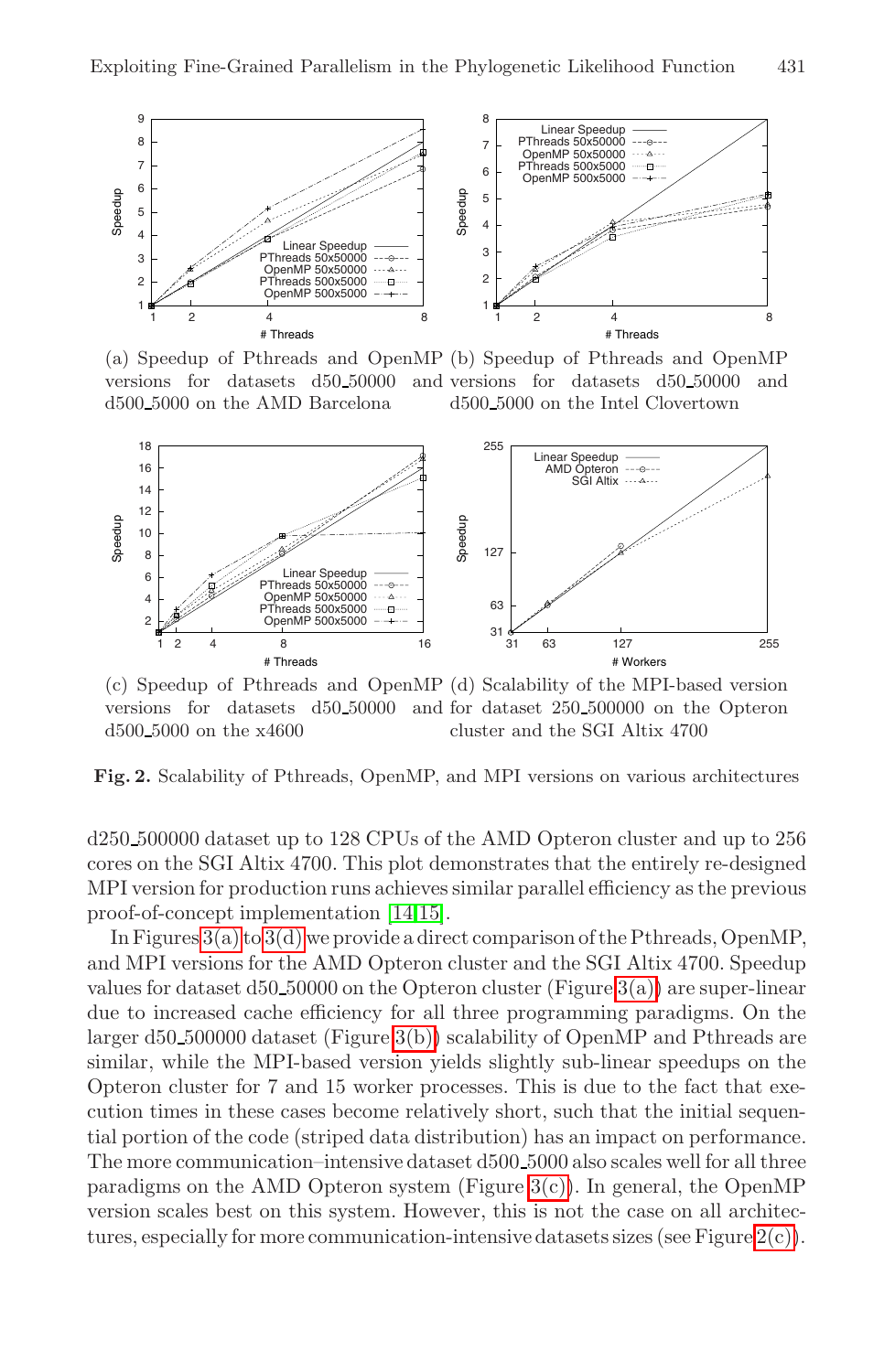<span id="page-8-3"></span><span id="page-8-2"></span><span id="page-8-1"></span>

(a) Scalability of the Pthreads, OpenMP, (b) Scalability of the Pthreads, OpenMP, and MPI versions for dataset d50 50000 and MPI versions for dataset d50 500000 on the Opteron cluster on the Opteron cluster

<span id="page-8-0"></span>

(c) Scalability of the Pthreads, OpenMP, (d) Scalability of the Pthreads, OpenMP, and MPI versions for dataset d500 5000 and MPI versions for dataset d50 50000 on the Opteron cluster on the SGI Altix 4700

**Fig. 3.** Performance Comparison of Pthreads, OpenMP, and MPI versions

Both MPI and Pthreads also yield super-linear speedups in most cases. Finally, in Figure 3(d) we provide performance data for all three parallel versions on the SGI Altix for dataset 50 50000 up to 31 worker processes/threads. The MPI and Pthreads versions scale significantly better than OpenMP for more than 7 threads/workers which is also consistent with the observations on the x4600 (see Figure  $2(c)$ ). For more than 15 threads/workers, MPI outperforms Pthreads as the MPI version only accesses local memory while the Pthreads version has to access most of its data structures remotely at the master – with lower bandwidth and higher latency.

# **5 Conclusion and Future Work**

We have conducted a detailed performance study of parallel programming paradigms for exploitation of fine–grained loop–level parallelism, by example of the widely used phylogenetic ML function as implemented in RAxML on a broad variety of current multi-core, cluster, and supercomputer architectures. Results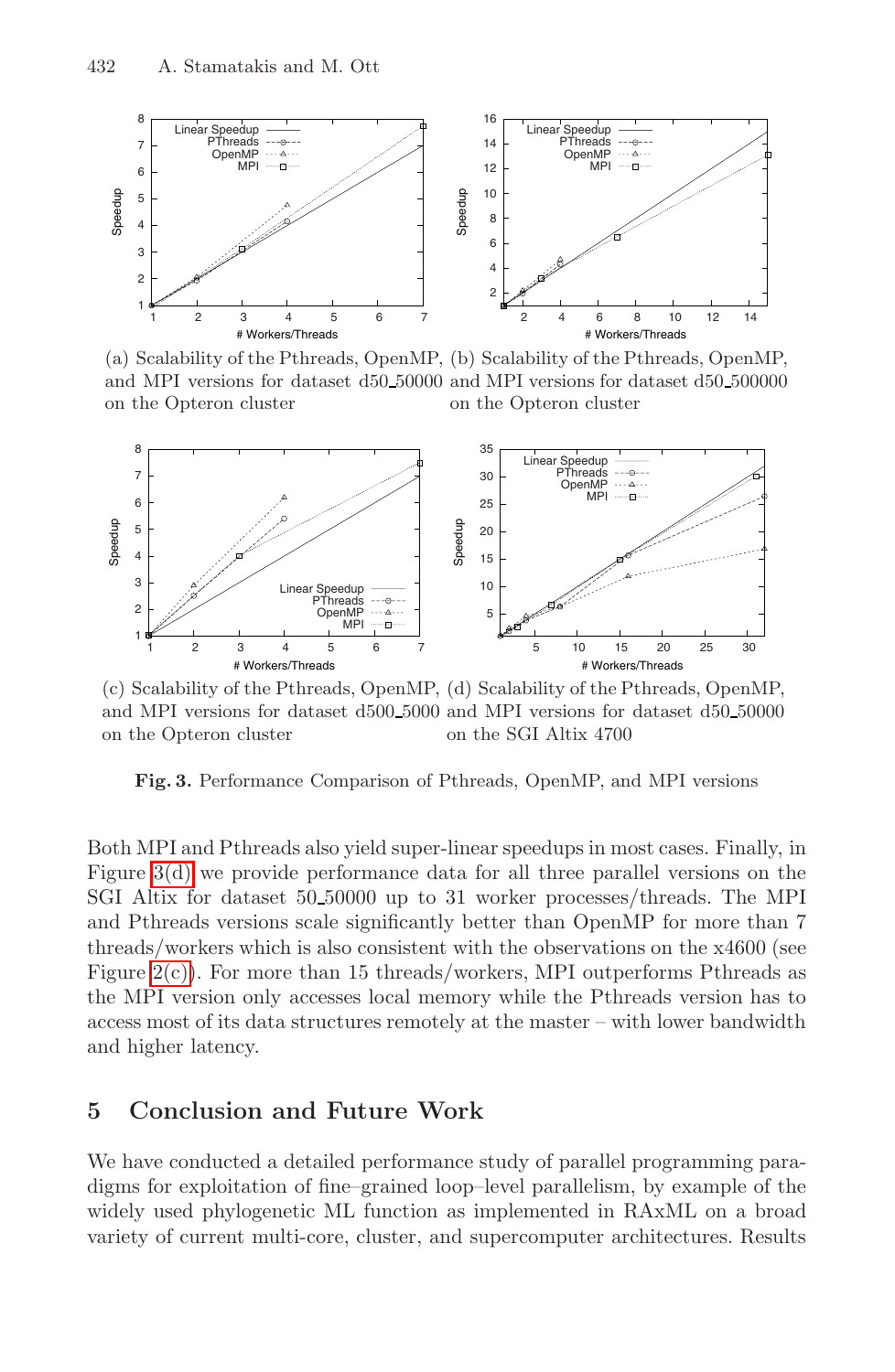indicate that none of the three paradigms outperforms the others across all architectures. We thus conclude that the selection of programming paradigms should be based on software engineering and portability criteria.

One important aspect is that Bioinformatics applications are typically used by non-experts such that the easier to compile Pthreads option should be preferred over OpenMP and MPI for shared memory architectures. The usage of MPI on shared memory machines could lead to serious performance degradations in the case that MPI implementations are used that have not been optimized for communication via shared memory.

In terms of portability, we argue in favor of the usage of both Pthreads and MPI, since programs can easily be compiled for massively parallel machines such as the BlueGene as well as for shared memory architectures. Note that, we do not consider hybrid parallelism here because, as already mentioned, ML-based inferences exhibit embarrassing parallelism at a more coarse-grained level. In addition, Pthreads allow for explicit allocation of local memory, i.e., to distribute the data structures and thus facilitate the joint development and maintenance of the MPI and Pthreads versions. In this case, synchronization and communication can be handled via one single generic interface that can then be mapped to appropriate MPI or Pthreads constructs and greatly reduce the complexity of the code. Moreover, such an —in principle— distributed memory Pthreads-based parallelization can improve performance on NUMA architectures. A striped distribution of alignment sites, which is required to achieve load–balance on concatenated DNA and AA (Protein) data would induce a significant programming overhead in OpenMP as well. Our experiments show that the performance of the Pthreads-based and OpenMP-based implementations is platform–specific, such that one should opt for the more generic approach. Finally, the Pthreads-based version can be further improved by removal of some synchronization points and exploitation of data locality.

Thus, future work will cover the performance analysis and profiling of data locality impact for a Pthreads–based version that allocates and uses local instead of global likelihood vector data structures.

## **Acknowledgements**

We are grateful to Olaf Bininda-Emonds, Dan Janies, and Andrew Johnson for providing us their alignments for performance tests. We would like to thank Dimitris Nikolopoulos for useful discussions on previous comparative performance studies for different programming paradigms. The Exelixis Lab (AS) is funded under the auspices of the Emmy-Noether program by the German Science Foundation (DFG).

## **References**

1. Hamady, M., Walker, J., Harris, J., Gold, N., Knight, R.: Error-correcting barcoded primers for pyrosequencing hundreds of samples in multiplex. Nature Methods 5, 235–237 (2008)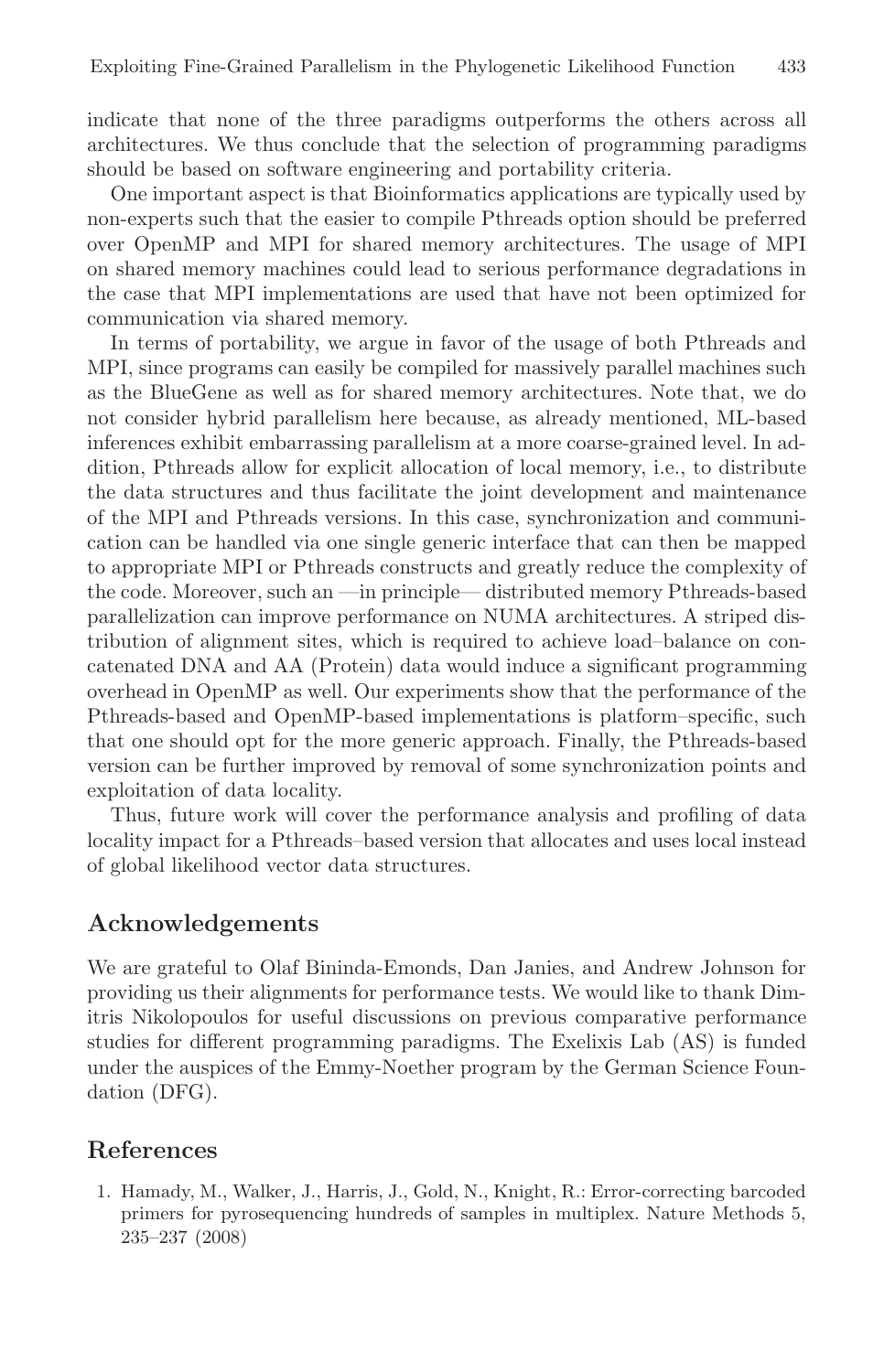- <span id="page-10-0"></span>2. Darling, A., Carey, L., Feng, W.: The Design, Implementation, and Evaluation of mpiBLAST. In: Proceedings of ClusterWorld 2003 (2003)
- <span id="page-10-1"></span>3. Stamatakis, A., Auch, A., Meier-Kolthoff, J., Göker, M.: Axpcoords & parallel axparafit: Statistical co-phylogenetic analyses on thousands of taxa. BMC Bioinformatics (2007)
- 4. Felsenstein, J.: Confidence Limits on Phylogenies: An Approach Using the Bootstrap. Evolution 39(4), 783–791 (1985)
- <span id="page-10-13"></span>5. Bader, D., Roshan, U., Stamatakis, A.: Computational Grand Challenges in Assembling the Tree of Life: Problems & Solutions. In: Advances in Computers. Elsevier, Amsterdam (2006)
- 6. Minh, B.Q., Vinh, L.S., Schmidt, H.A., von Haeseler, A.: Large maximum likelihood trees. In: Proc. of the NIC Symposium 2006, pp. 357–365 (2006)
- <span id="page-10-6"></span>7. Blagojevic, F., Nikolopoulos, D.S., Stamatakis, A., Antonopoulos, C.D.: Dynamic Multigrain Parallelization on the Cell Broadband Engine. In: Proceedings of the 12th ACM SIGPLAN symposium on Principles and practice of parallel programming, pp. 90–100 (2007)
- <span id="page-10-2"></span>8. Stamatakis, A., Ott, M., Ludwig, T.: RAxML-OMP: An Efficient Program for Phylogenetic Inference on SMPs. In: Malyshkin, V.E. (ed.) PaCT 2005. LNCS, vol. 3606, pp. 288–302. Springer, Heidelberg (2005)
- <span id="page-10-3"></span>9. Stamatakis, A.: RAxML-VI-HPC: maximum likelihood-based phylogenetic analyses with thousands of taxa and mixed models. Bioinformatics 22(21), 2688–2690 (2006)
- <span id="page-10-4"></span>10. Felsenstein, J.: Evolutionary trees from DNA sequences: a maximum likelihood approach. Journal of Molecular Evolution 17, 368–376 (1981)
- <span id="page-10-12"></span>11. Dunn, C.W., Hejnol, A., Matus, D.Q., Pang, K., Browne, W.E., Smith, S.A., Seaver, E., Rouse, G.W., Obst, M., Edgecombe, G.D., Sorensen, M.V., Haddock, S.H.D., Schmidt-Rhaesa, A., Okusu, A., Kristensen, R.M., Wheeler, W.C., Martindale, M.Q., Giribet, G.: Broad phylogenomic sampling improves resolution of the animal tree of life. Nature (2008) (advance on-line publication)
- 12. Robertson, C.E., Harris, J.K., Spear, J.R., Pace, N.R.: Phylogenetic diversity and ecology of environmental Archaea. Current Opinion in Microbiology 8, 638–642 (2005)
- <span id="page-10-5"></span>13. Charalambous, M., Trancoso, P., Stamatakis, A.: Initial Experiences Porting a Bioinformatics Application to a Graphics Processor. In: Bozanis, P., Houstis, E.N. (eds.) PCI 2005. LNCS, vol. 3746, pp. 415–425. Springer, Heidelberg (2005)
- <span id="page-10-7"></span>14. Ott, M., Zola, J., Aluru, S., Johnson, A.D., Janies, D., Stamatakis, A.: Largescale Phylogenetic Analysis on Current HPC Architectures. Scientific Programming (Submitted, 2008)
- <span id="page-10-8"></span>15. Ott, M., Zola, J., Aluru, S., Stamatakis, A.: Large-scale Maximum Likelihoodbased Phylogenetic Analysis on the IBM BlueGene/L. In: Proceedings of IEEE/ACM Supercomputing Conference 2007 (2007)
- <span id="page-10-9"></span>16. Berlin, K., Huan, J., Jacob, M., Kochhar, G., Prins, J., Pugh, B., Sadayappan, P., Spacco, J., Tseng, C.: Evaluating the Impact of Programming Language Features on the Performance of Parallel Applications on Cluster Architectures. In: Rauchwerger, L. (ed.) LCPC 2003. LNCS, vol. 2958. Springer, Heidelberg (2004)
- <span id="page-10-10"></span>17. Cappello, F., Etiemble, D.: MPI versus MPI+ OpenMP on the IBM SP for the NAS Benchmarks. In: Proc. Supercomputing 2000, Dallas, TX (2000)
- <span id="page-10-11"></span>18. Krawezik, G., Alleon, G., Cappello, F.: SPMD OpenMP versus MPI on a IBM SMP for 3 Kernels of the NAS Benchmarks. In: Zima, H.P., Joe, K., Sato, M., Seo, Y., Shimasaki, M. (eds.) ISHPC 2002. LNCS, vol. 2327. Springer, Heidelberg (2002)